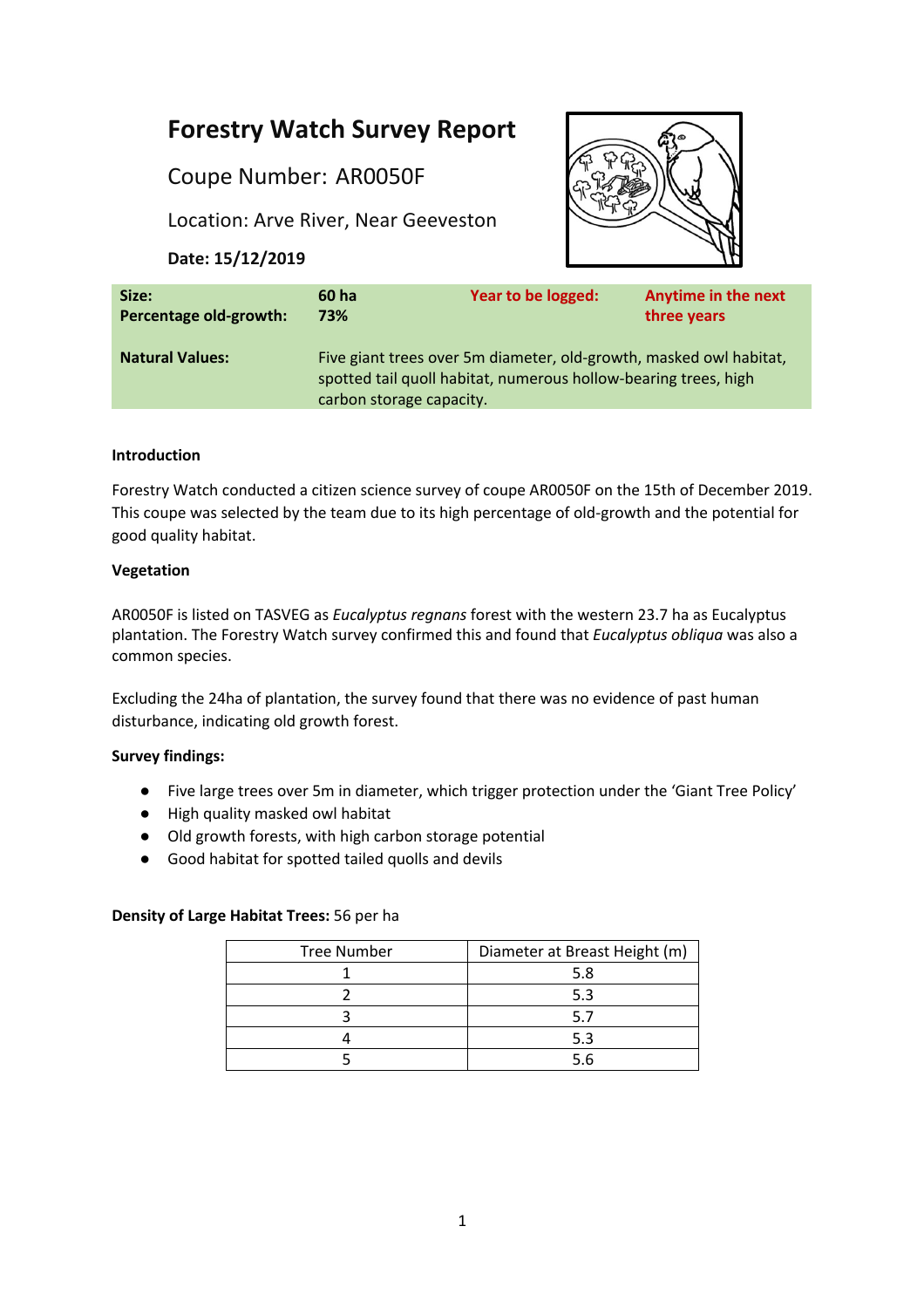#### **Survey Conclusion:**

Our survey found five large trees over 5 m in diameter. These trees are eligible for protection under Sustainable Timber Tasmania 'Giant Tree Policy'. However, these trees were not identified on the Forest Practices Plan. Forestry Watch as notified Sustainable Timber Tasmania about the importance of five trees on this coupe. There are also many other old-growth trees present on the coupe, which provide high quality habitat for many species. We recommend that these forests are protected in order to protect these giant trees, wildlife and the large volume of stored carbon within this forest.

#### **Previous findings:**

A search of the Natural Values Atlas, a state government database which records threatened species information, has found the following threatened species to occur near the coupe:

- There are four recorded masked owl sightings within 8 km
- Swift parrots have been observed within 10 km
- Several Tasmanian devil and spotted quoll sightings nearby

### **Threatened Species Information**:

### *Swift parrot (Lathamus discolor), Critically Endangered (EPBC 1999)*

The biggest threat to Swift Parrots is habitat destruction. Ideal nesting habitat is mature hollow bearing trees within 10 kilometres of flowering *Eucalyptus globulus* (Tasmanian Blue Gum) or *Eucalyptus ovata* (Black Gum). High quality nesting habitat for swift parrots is considered to have more than 15 trees over 100 cm diameter per hectare or 8 trees over 150cm.

### *Masked owl (Tyto novaehollandiae subsp. Castanops), Vulnerable (EPBC 1999)*

The Tasmanian Masked owl is estimated to have only 500 breeding pairs remaining. Masked owls require large hollows only found in mature forests. The main threat to the masked owl is the clearing of nesting and foraging habitat. High quality masked owl habitat is considered to have more than eight trees over 150cm dbh per hectare.

### *Tasmanian Devil (Sarcophilus harrisii), Endangered (Threatened Species Act 1995)*

The Tasmanian Devil have large ranges which span over several square kilometres. Old-growth forests provide important habitat for denning, which includes hollow logs and dense vegetation. Logging native forests can destroy dens or potential denning habitat.

#### **Old growth and carbon storage**

Old growth is defined as 'Ecologically mature forest where the effects of disturbances are now negligible'. Old-growth *Eucalypts regnans* forests are the most carbon dense forests in the world. Large, old trees still grow in width and draw down more carbon than younger trees. Logging of old growth followed by intensive harvesting cycles causes the release of carbon stored in forest soils in a process that continues centuries after initial logging.

If you would like more information about the methodology used in this survey, would like to use the data, or have any general questions, please contact us. If you would like to join one of our surveys, please send us an email or keep an eye out for events on our facebook page.

# 2 forestrywatch@gmail.com